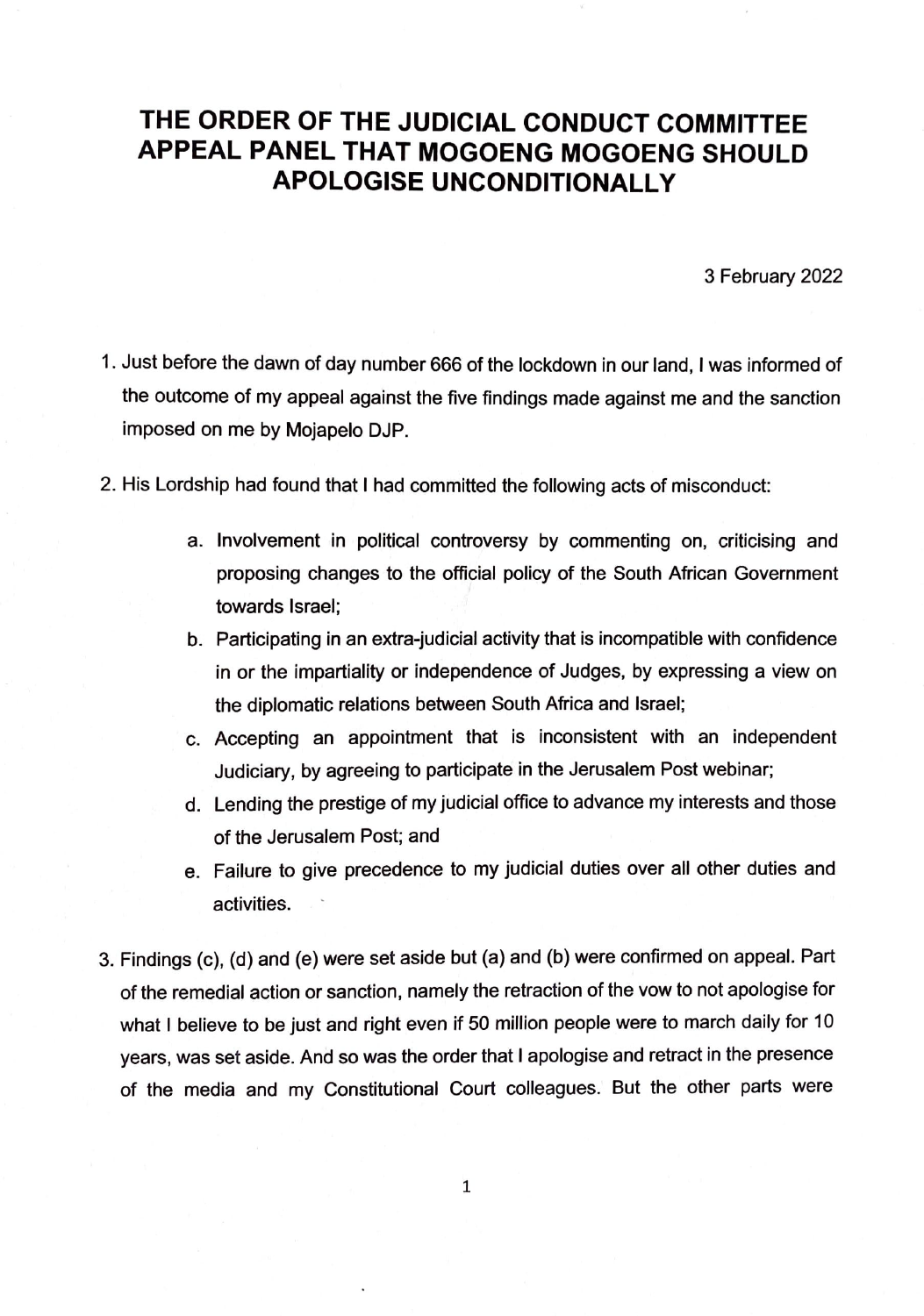confirmed. It is however, a split decision. Zondi JA and Dambuza JA on the one side and Victor J on the other side.

4. I am very thankful that: I have not been ordered to renounce God the Father, God the Son and God the Holy Spirit and my faith in Him; I have not been ordered to renounce the Holy Bible; I have not been ordered to renounce prayer; and I have not been ordered to renounce my love for Israel and Palestine and my love for the Jews and the Palestinians as well as my love for all people. For I said during the webinar, as correctly quoted at para 122 of the decision of the Judicial Conduct Committee Appeal Panel:

"Some possibly then expect of me to be very hateful of Israel and the Jews, I [am] not. I love [the] Jews, I love Israel. I love Palestine. I love the Palestinians. I love everybody".

5. Did I say I will under no circumstances apologise? No. This is what I said at the prayer meeting as correctly quoted at para 89 of the Appeal Panel's decision:

"I would never refuse to apologise for or retract what I believe to be wrong, however correct I might have initially believed it to be. Even if it is a 10 years old child who would have helped me to so understand. I would apologise to him or her for the wrong I would then be convinced I have done to him or others. But, I will never apologise for or retract what I believe to be correct. I would never no matter how many millions, how many presumably or actually, influential people say so. I would never, **unless forced by the**  law, align myself with principles or values repugnant to my sense of what is just, right or wrong. I would be happy to stand alone no matter the consequences. There is a tendency to follow the drowning voices that often dictate the narrative either without reflection, or for fear of massive reputational or positional or other conceivable damage. I would rather suffer the worst imaginable consequences than hypocritically apologise for what I don't believe to be wrong - just to please those who think they have the right to demand and secure an apology or to avoid being labelled arrogant! I stand by my refusal to retract or apologise for any part of what I said during the Webinar. Even if 50 million people were to march every day for 10 years for me to do so, I would not apologise. If I perish, I perish."

6. The operative expression here is **"unless forced by the law".** The Judicial Conduct Committee is a creature of statute - the law. Unless set aside, its orders are lawful